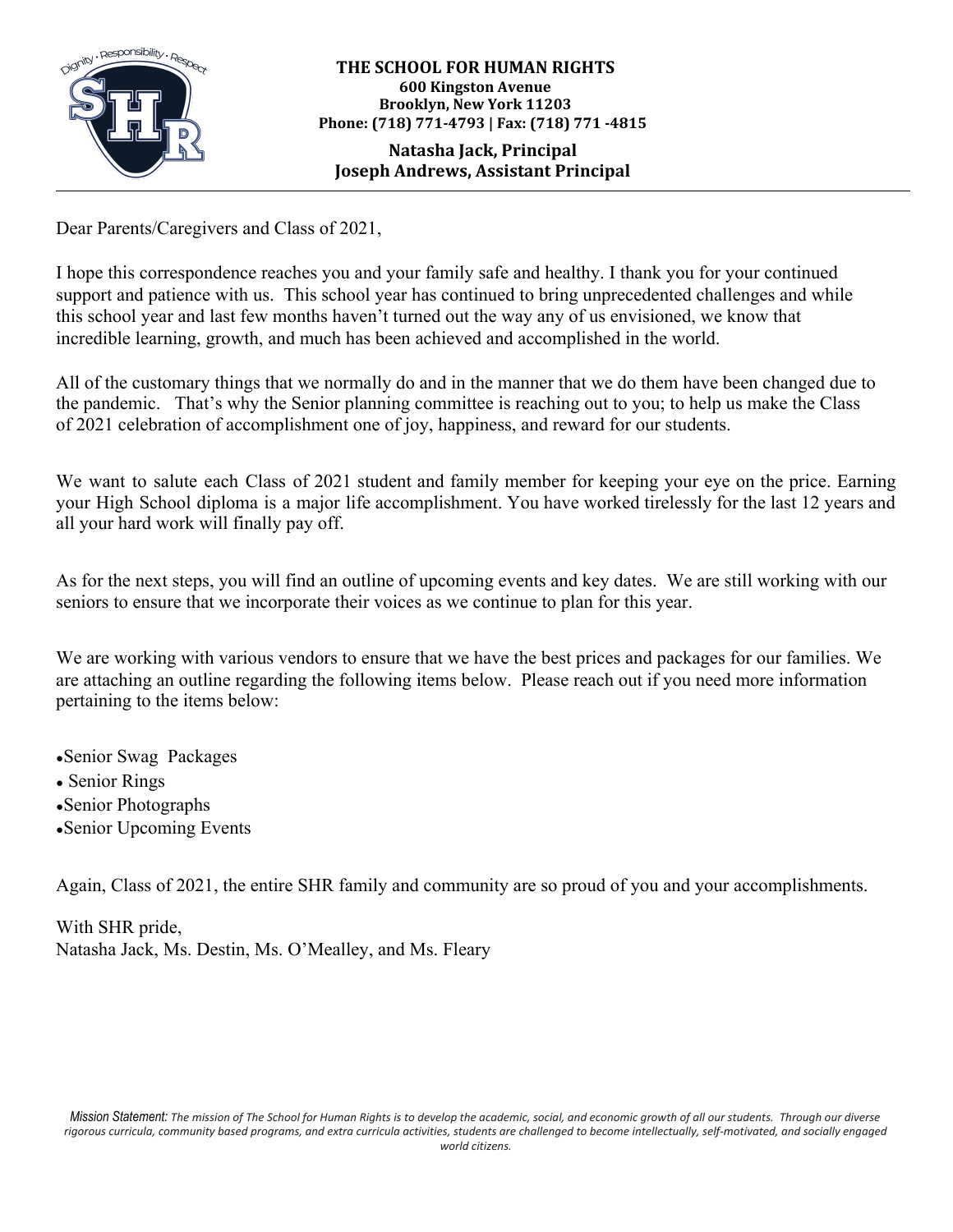

#### **THE SCHOOL FOR HUMAN RIGHTS 600 Kingston Avenue Brooklyn, New York 11203**

**Phone: (718) 771-4793 | Fax: (718) 771 -4815**

## **Natasha Jack, Principal Joseph Andrews, Assistant Principal**

# **Senior Dues**

| <b>Senior Swag Gold Package \$160.00</b><br>A 50% deposit of \$80 is required to place<br>your Senior Swag order.                                                                                                                                                                                                                     | Package includes:<br>Matte Cap/gown w/ silver 2021 tassel<br>Diploma case with school logo<br>Senior T-shirt with logo<br>Champion Hoodie w/logo and name personalization<br>Champion Sweatpants with elastic/pockets<br>Duffle bag with school logo<br>Mask with Class of 2021 and logo                                                                                                                                                    |
|---------------------------------------------------------------------------------------------------------------------------------------------------------------------------------------------------------------------------------------------------------------------------------------------------------------------------------------|---------------------------------------------------------------------------------------------------------------------------------------------------------------------------------------------------------------------------------------------------------------------------------------------------------------------------------------------------------------------------------------------------------------------------------------------|
| <b>Senior Swag Silver Package \$60.00</b><br>A 50% deposit of \$30 is required to place<br>your Senior Swag order                                                                                                                                                                                                                     | Package includes:<br>Matte Cap/gown w/ silver 2021 tassel<br>Diploma case with school logo<br>Senior T-shirt with logo<br>Mask with Class of 2021 and logo                                                                                                                                                                                                                                                                                  |
| <b>Senior Rings-STBD</b>                                                                                                                                                                                                                                                                                                              | Seniors can design and purchase a class ring at <b>jostens.com</b> beginning<br><b>February 1, 2021.</b><br>*All payments will be made directly to the site and payment plans are<br>available.*                                                                                                                                                                                                                                            |
| <b>Senior Portraits/ Yearbook \$179.00</b><br><b>@Sapphire Portraits</b><br><b>Tentative Dates:</b><br>Wed, March 10, 2021<br>By appointment card only<br>* Please reach out to Ms. Destin about the<br>yearbook photo.*                                                                                                              | Package includes:<br>Full-Color Hardcover Yearbook<br>Premium Picture Prints (One Pose)<br>$1 - 8x10$<br>$2 - 5x7$<br>8- wallet-size<br>A sitting fee of \$20 will serve as the deposit towards the package and<br>must be given in on the day of your picture appointment.<br>*All payments will be made directly to Sapphire Portraits via instructions<br>given the day of photos. Additional prints can be purchased *                  |
| <b>Payment Info:</b><br>As of now, we can only accept in-person<br>deposits and payments for Senior Swag. We<br>can only accept cash with the exact<br>change.<br>When coming to the building to make your<br>payments, YOU MUST:<br>Wear a Mask<br>Complete the DOE Health screening survey<br>If requested, do a temperature check. | You can come into the building on the following dates to make<br>in-person payments- more dates will be added after Break:<br>Monday, February 1st - 10 am to 1 pm<br>Tuesday, February 2nd - 10 am to 1 pm<br>Friday, February 5th-10 am to 1 pm<br>Tuesday, February 9th - 10 am to 1 pm<br>Monday, February 22nd - 10 am to 1 pm<br>Friday, February 26th - 10 am to 1 pm<br>*Please make sure you are following All COVID-19 Protocols* |

Mission Statement: The mission of The School for Human Rights is to develop the academic, social, and economic growth of all our students. Through our diverse rigorous curricula, community based programs, and extra curricula activities, students are challenged to become intellectually, self-motivated, and socially engaged *world citizens.*